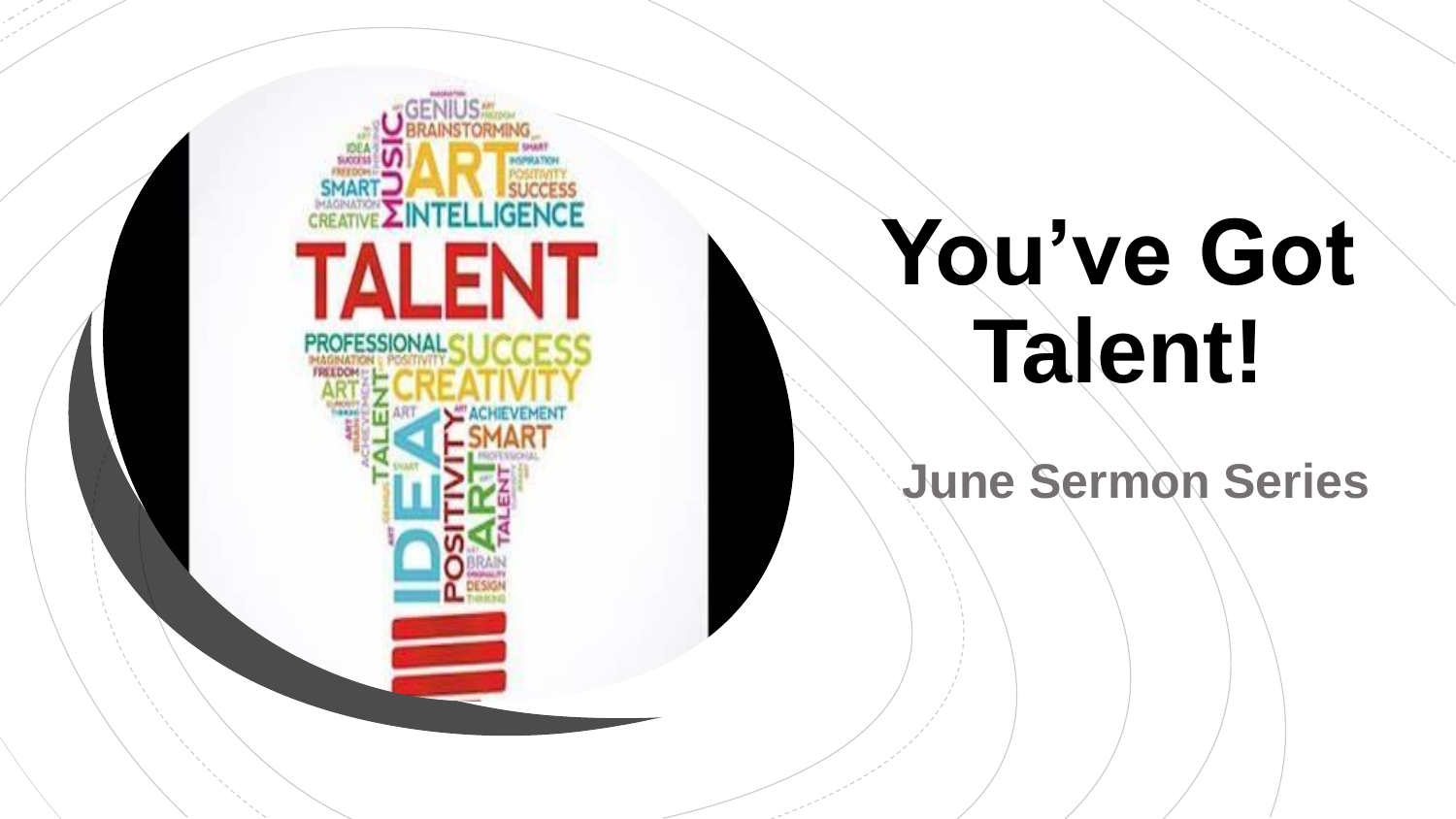

# **Using Your Talent Wisely**

**Lesson One**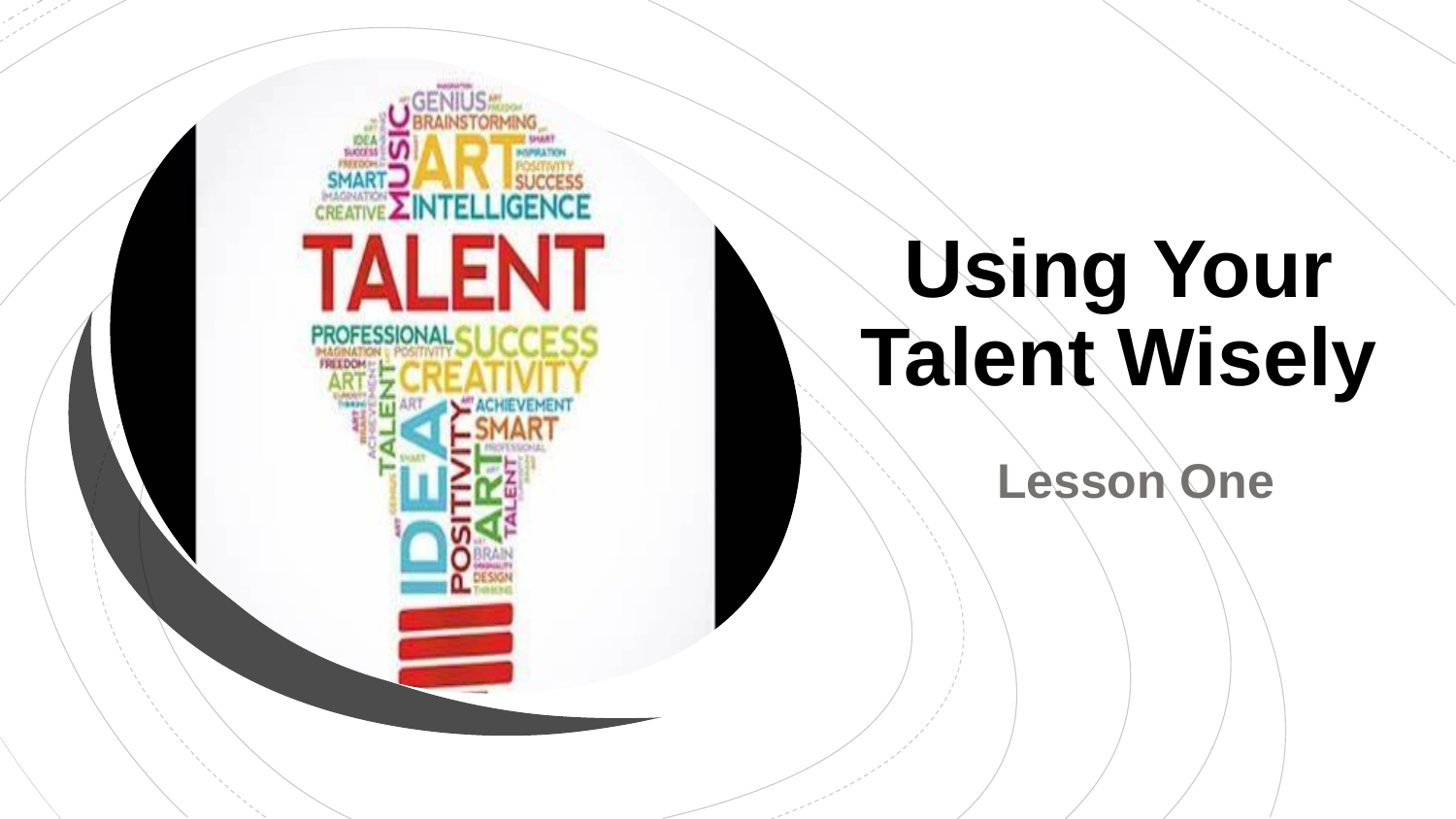

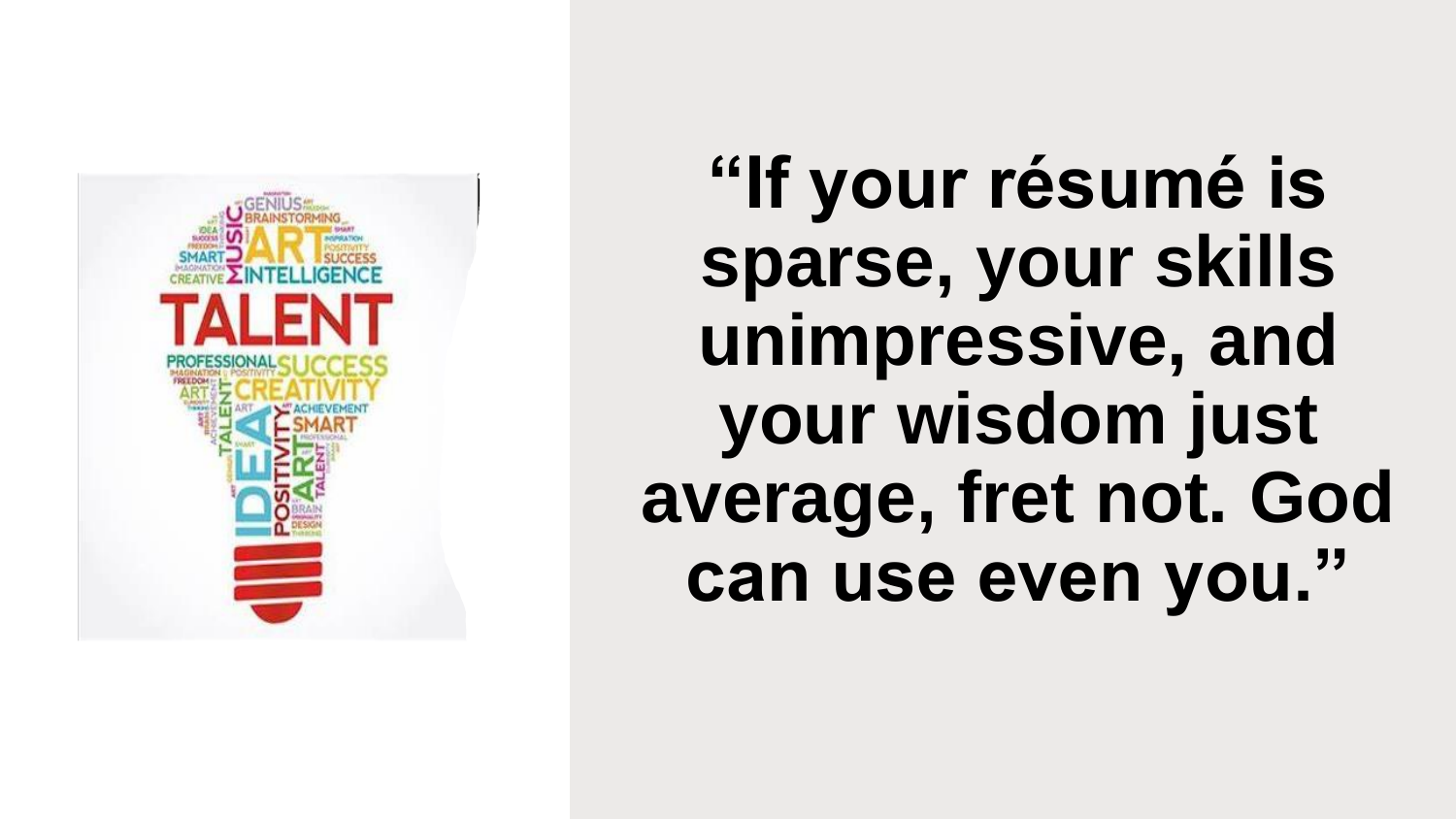#### **What Is the Difference Between Talent and Spiritual Gifts?**

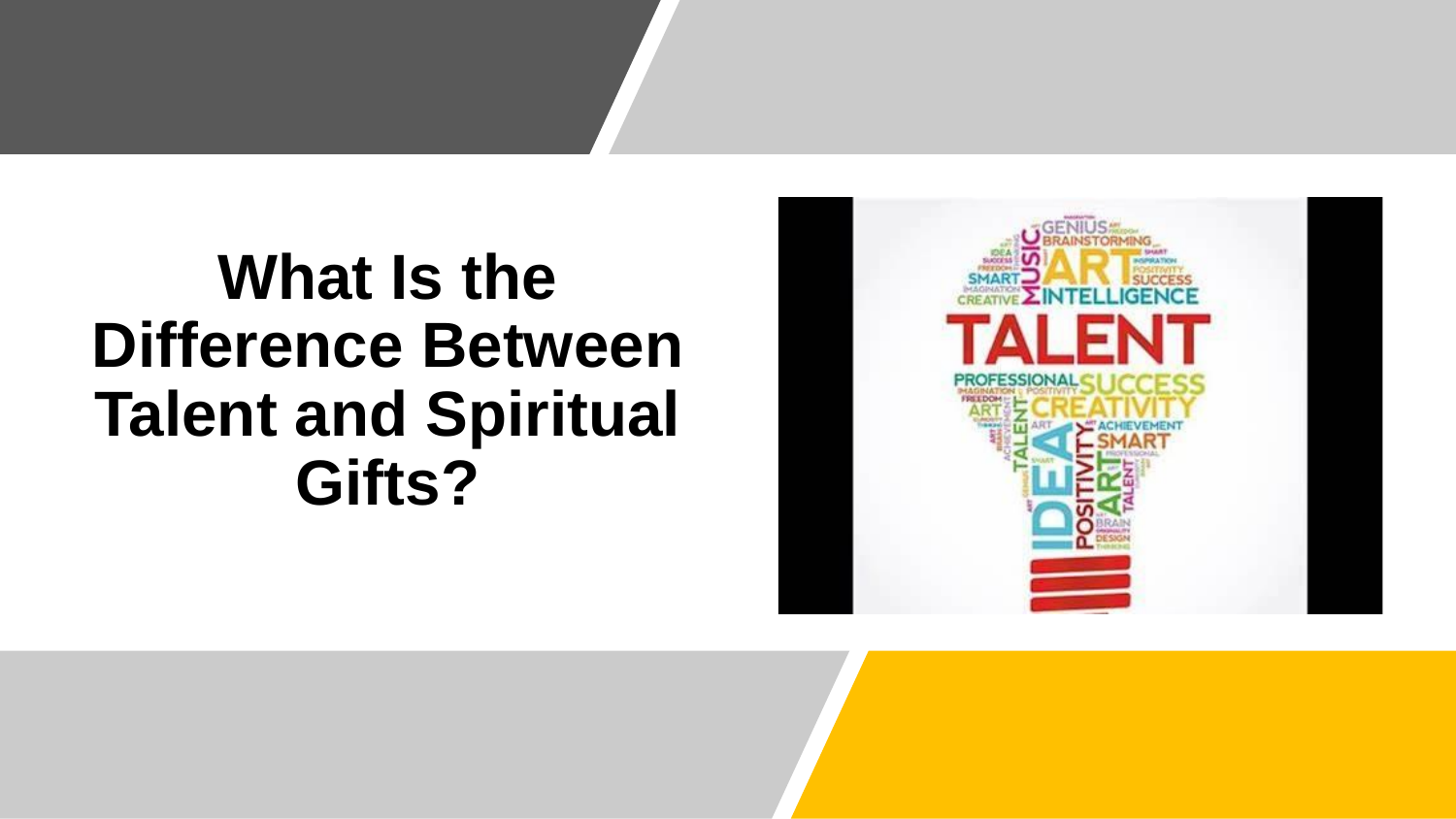

**A talent is the result of genetics and/or training, while a spiritual gift is the result of the power of the Holy Spirit. A talent can be possessed by anyone, Christian or non-Christian, while spiritual gifts are only possessed by Christians.**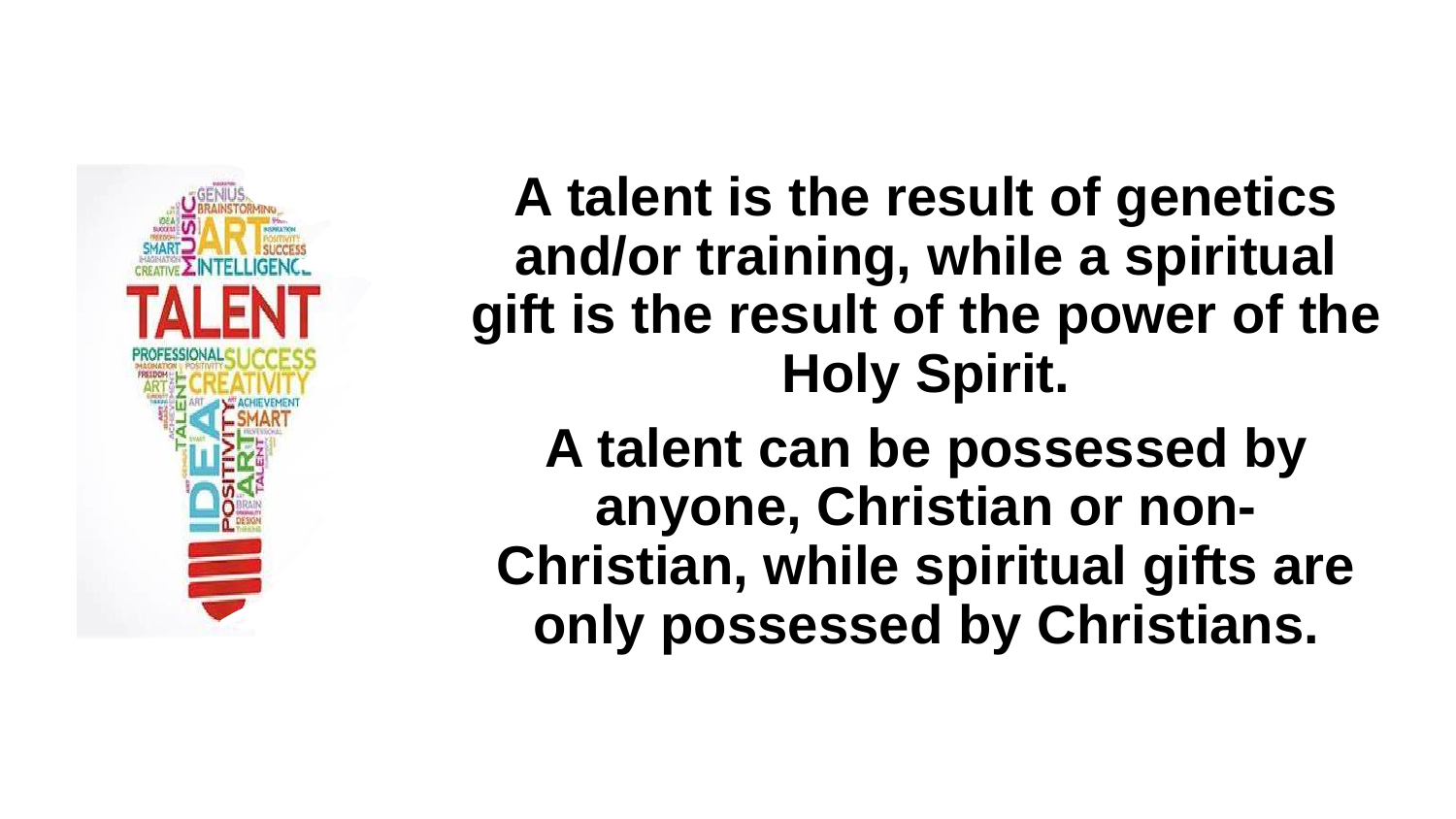

### **Scripture Lesson: Matthew 25:14-30**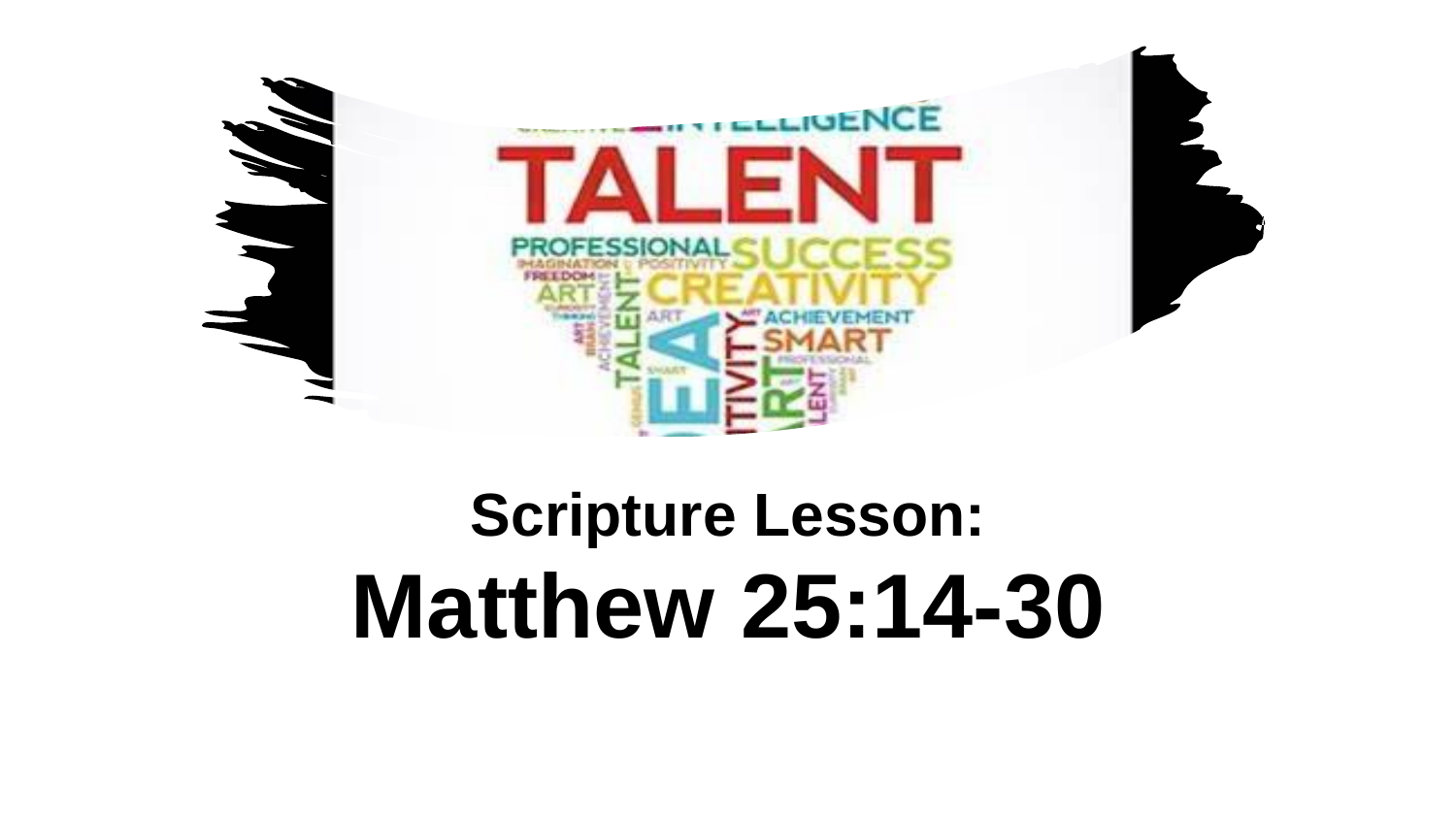**For the kingdom of heaven is like a man traveling to a far country, who called his own servants and delivered his goods to them. And to one he gave five talents, to another two, and to another one, to each according to his own ability; and immediately he went on a journey. Then he who had received the five talents went and traded with them and made another five talents. And likewise, he who had received two gained two more also.**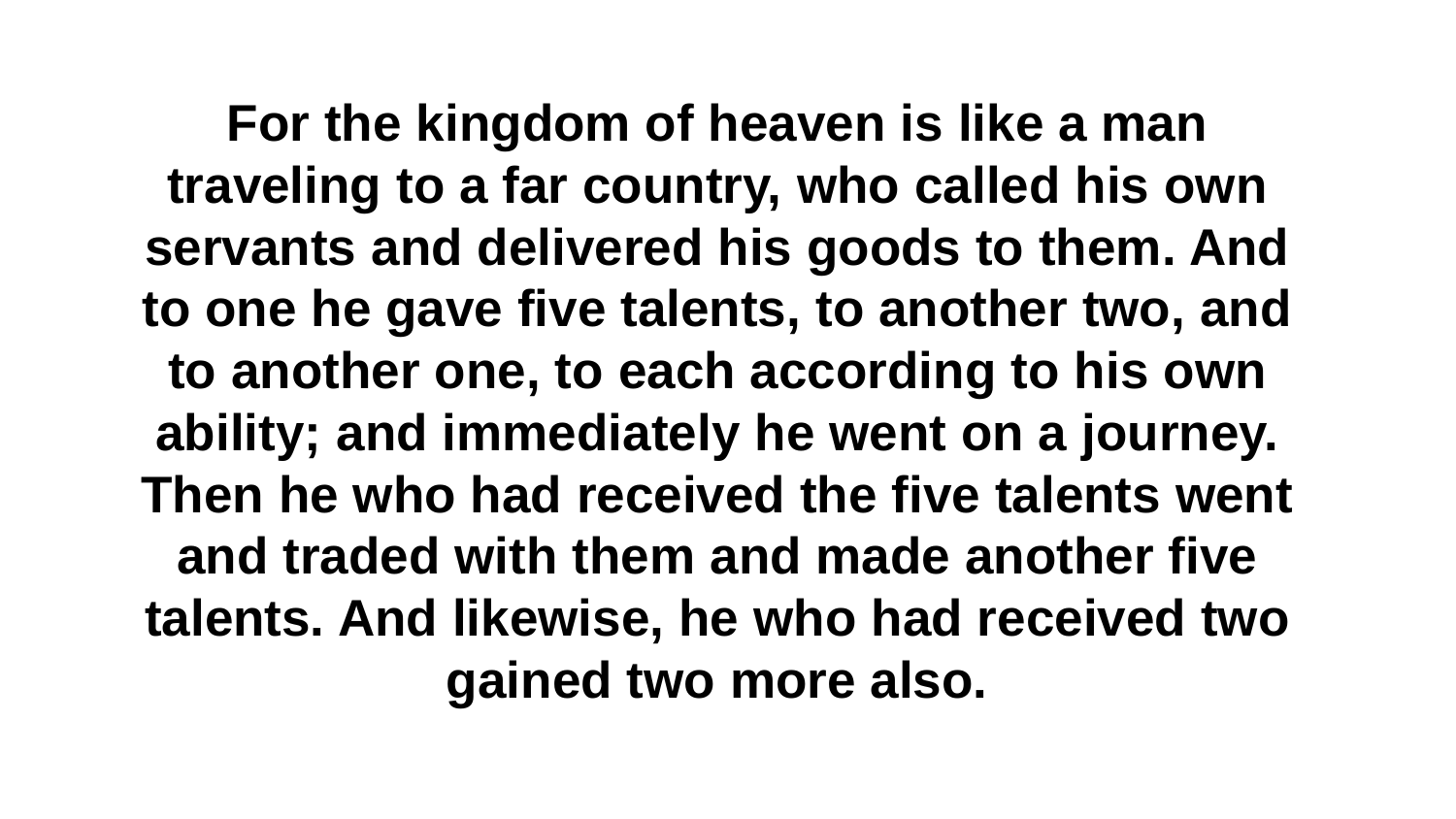**But he who had received one went and dug in the ground and hid his lord's money. After a long time, the lord of those servants came and settled accounts with them. "So, he who had received five talents came and brought five other talents, saying, 'Lord, you delivered to me five talents; look, I have gained five more talents besides them.' His lord said to him, 'Well done***,* **good and faithful servant; you were faithful over a few things, I will make you ruler over many things. Enter the joy of your lord.'**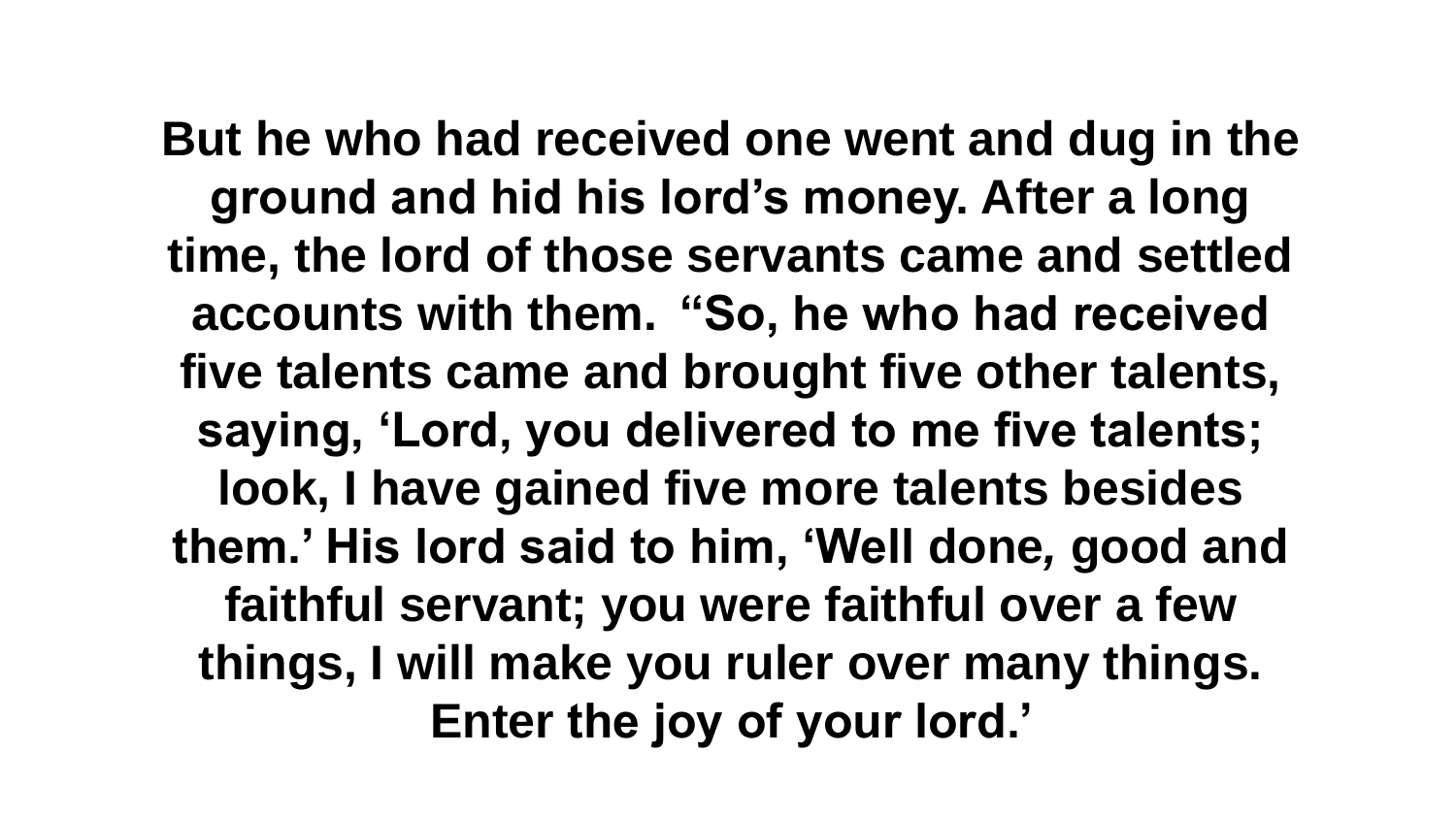**He also who had received two talents came and said, 'Lord, you delivered to me two talents; look, I have gained two more talents besides them.' His lord said to him, 'Well done, good and faithful servant; you have been faithful over a few things, I will make you ruler over many things. Enter the joy of your Lord. "Then he who had received the one talent came and said, 'Lord, I knew you to be a hard man, reaping where you have not sown, and gathering where you have not scattered seed. And I was afraid and went and hid your talent in the ground.**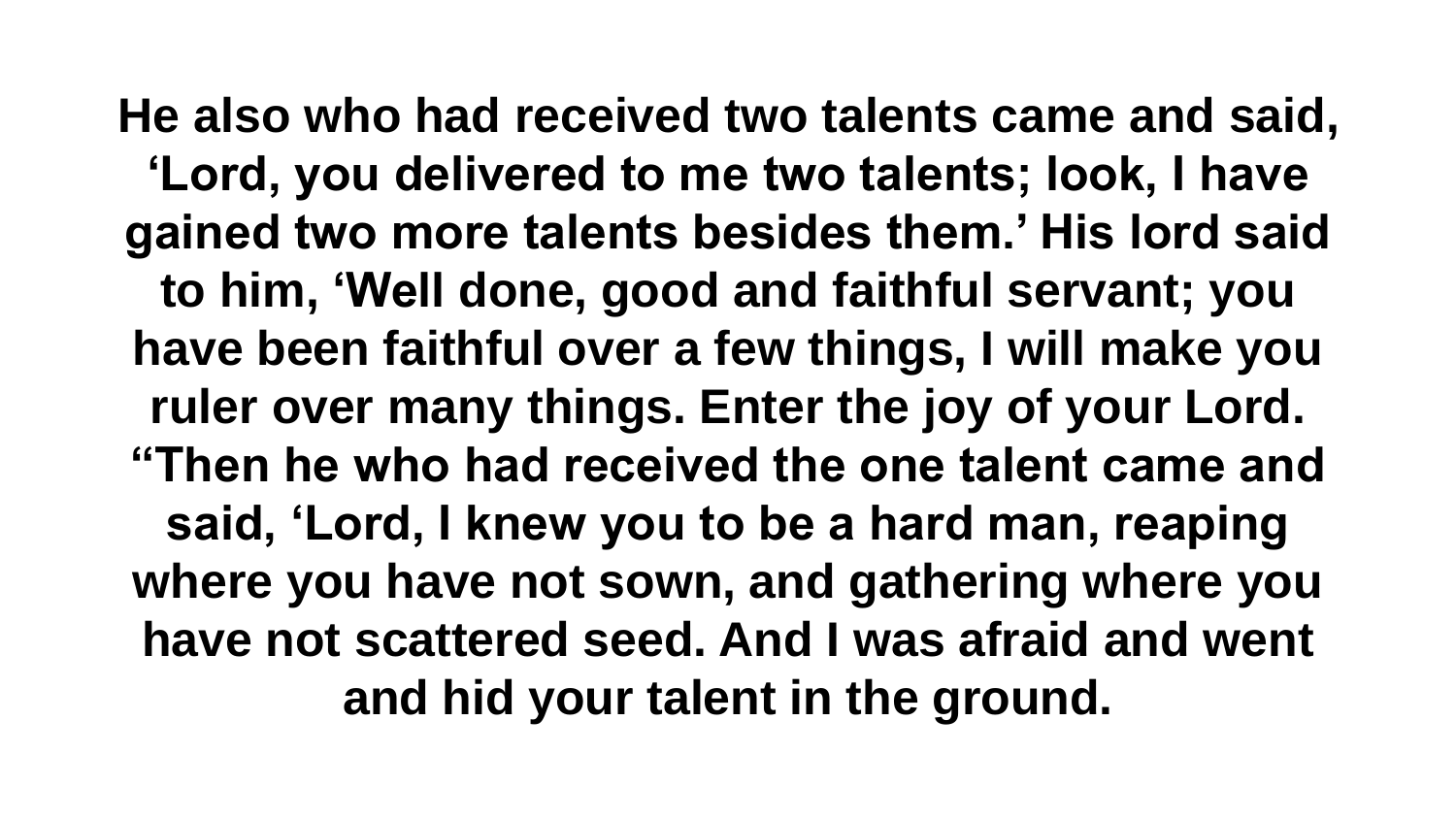**Look, there you have what is yours.' "But his lord answered and said to him, 'You wicked and lazy servant, you knew that I reap where I have not sown and gather where I have not scattered seed. So, you ought to have deposited my money with the bankers, and at my coming I would have received back my own with interest. So, take the talent from him and give it to him who has ten talents. 'For to everyone who has, more will be given, and he will have abundance; but from him who does not have, even what he has will be taken away. And cast the unprofitable servant into the outer darkness. There will be weeping and gnashing of teeth.**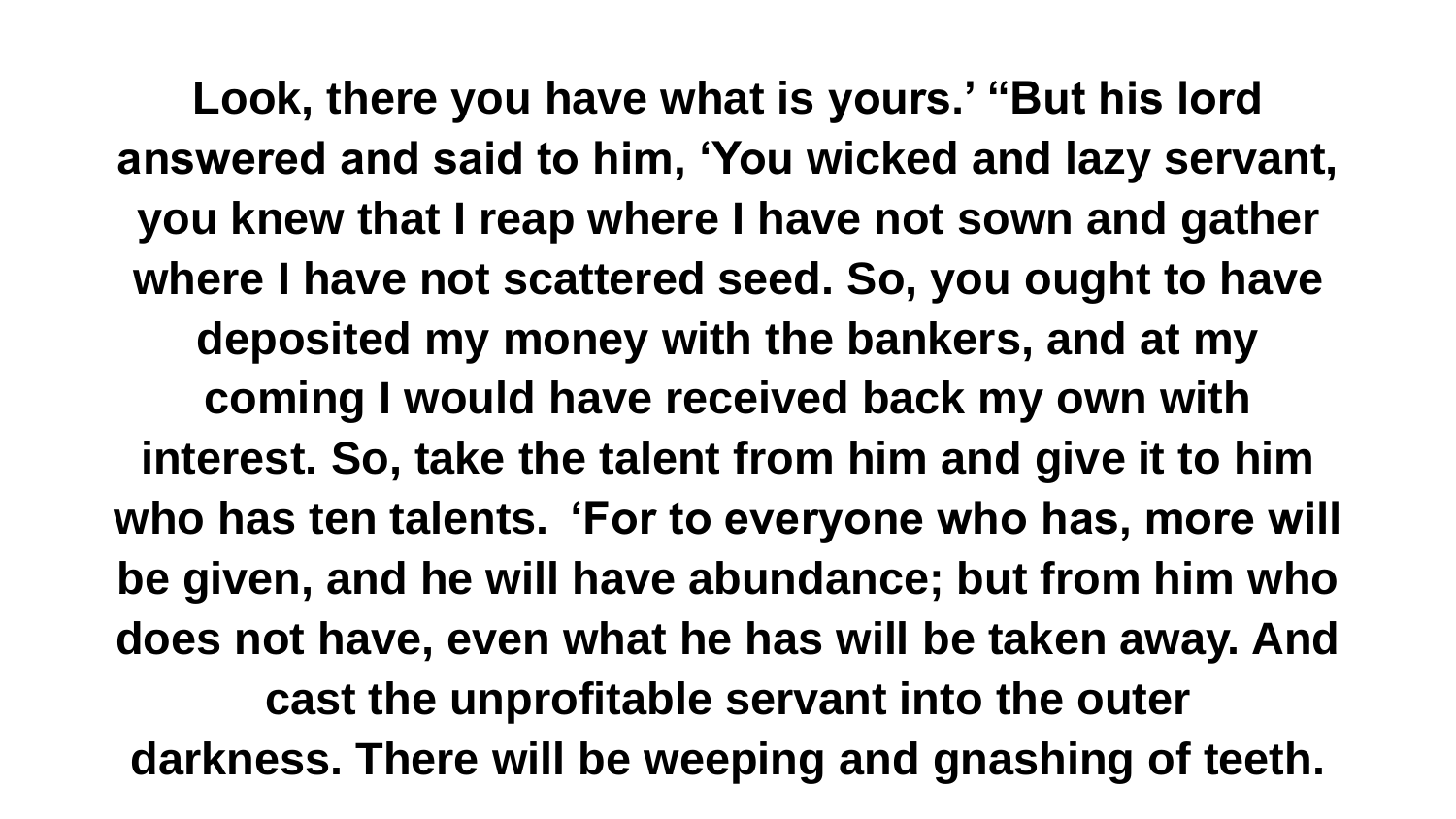**"Every talent you have is a gift from God. What you do with that talent is your gift back to Him."**

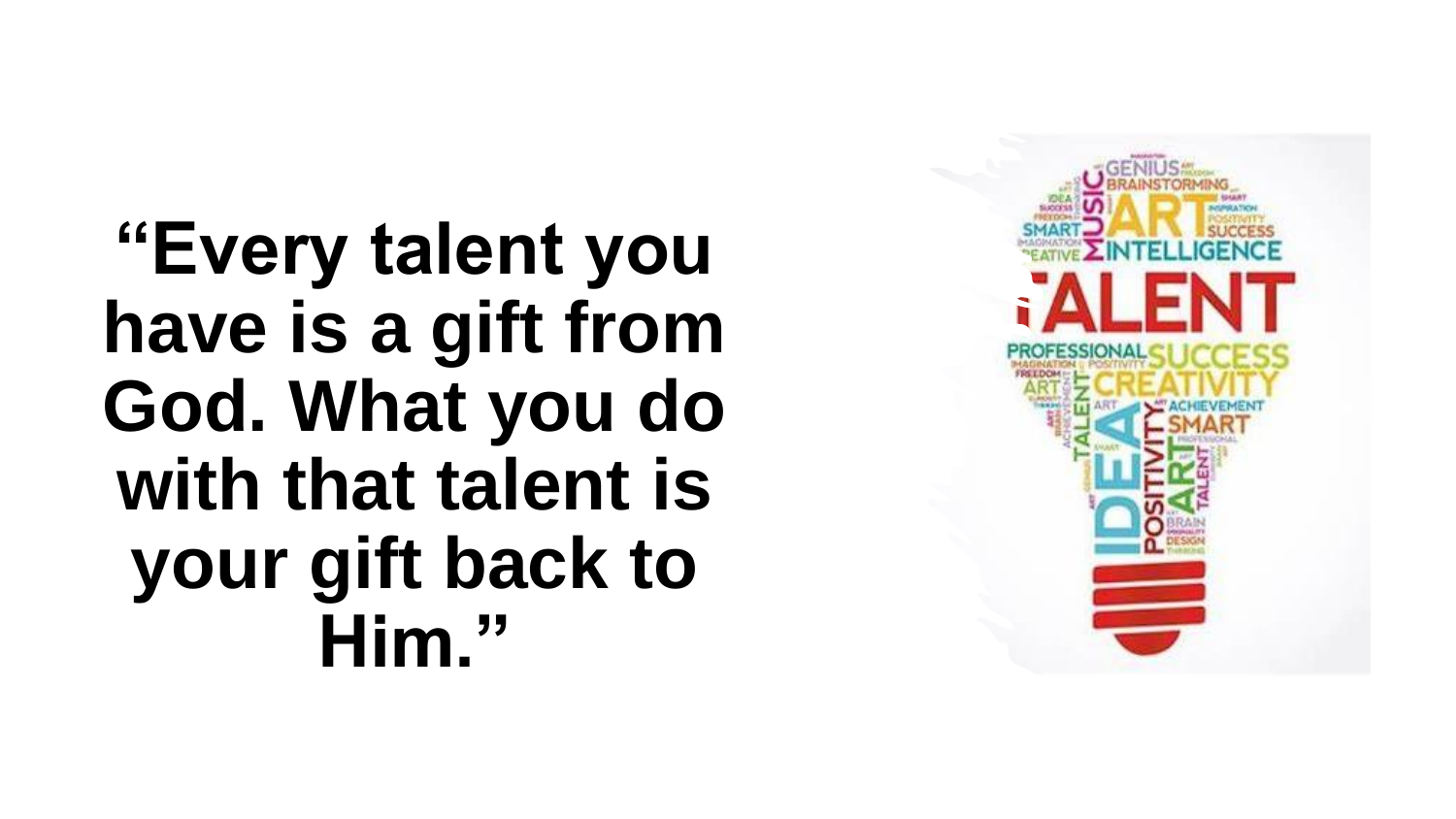"I hope that when I stand before God at the end of my life, I will not have any talent left. I can say 'I used everything you gave me."

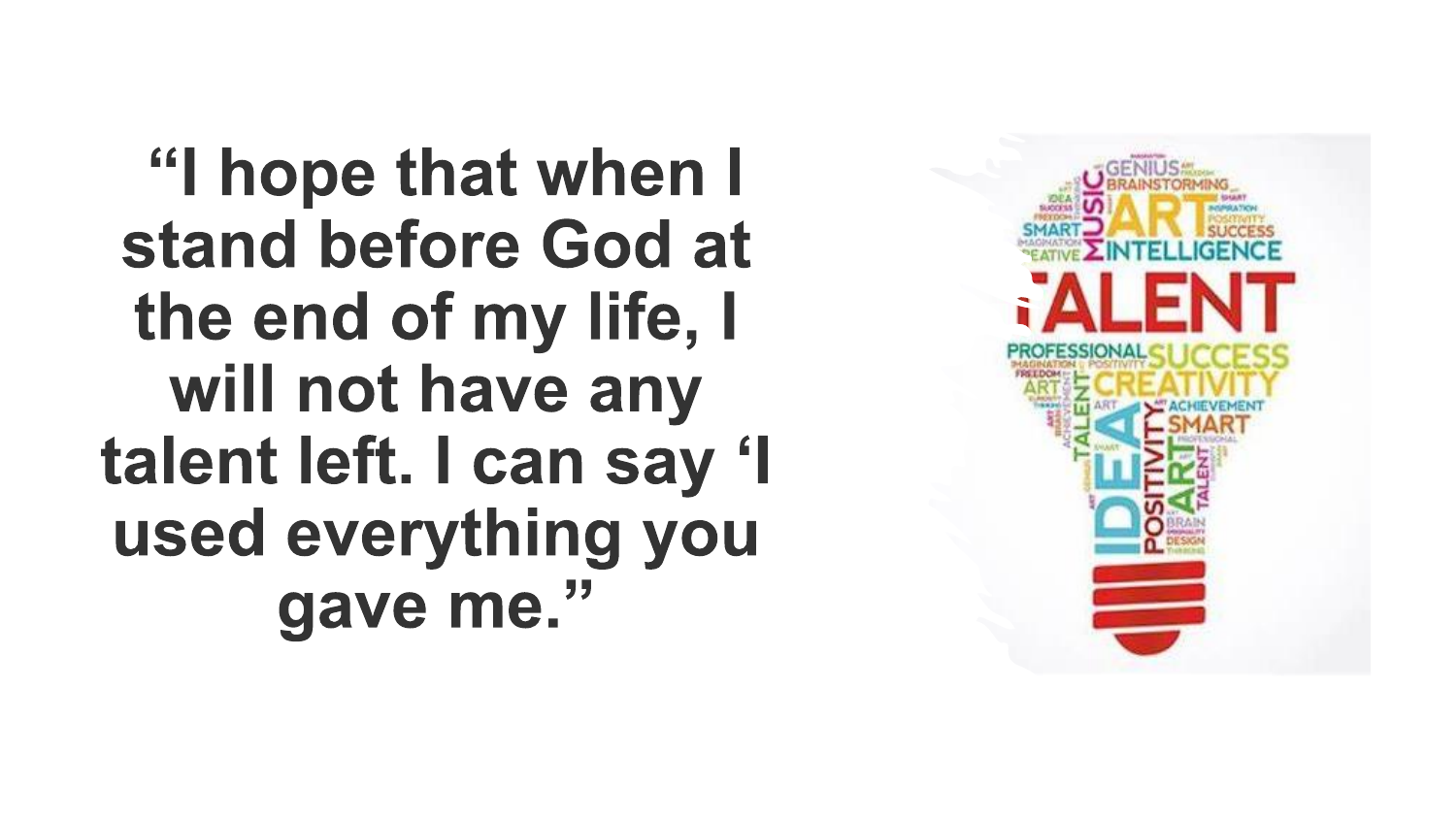**"God knows intimately the abilities, gifts, opportunities, and circumstances of every person, and He graciously assigns responsibilities accordingly."**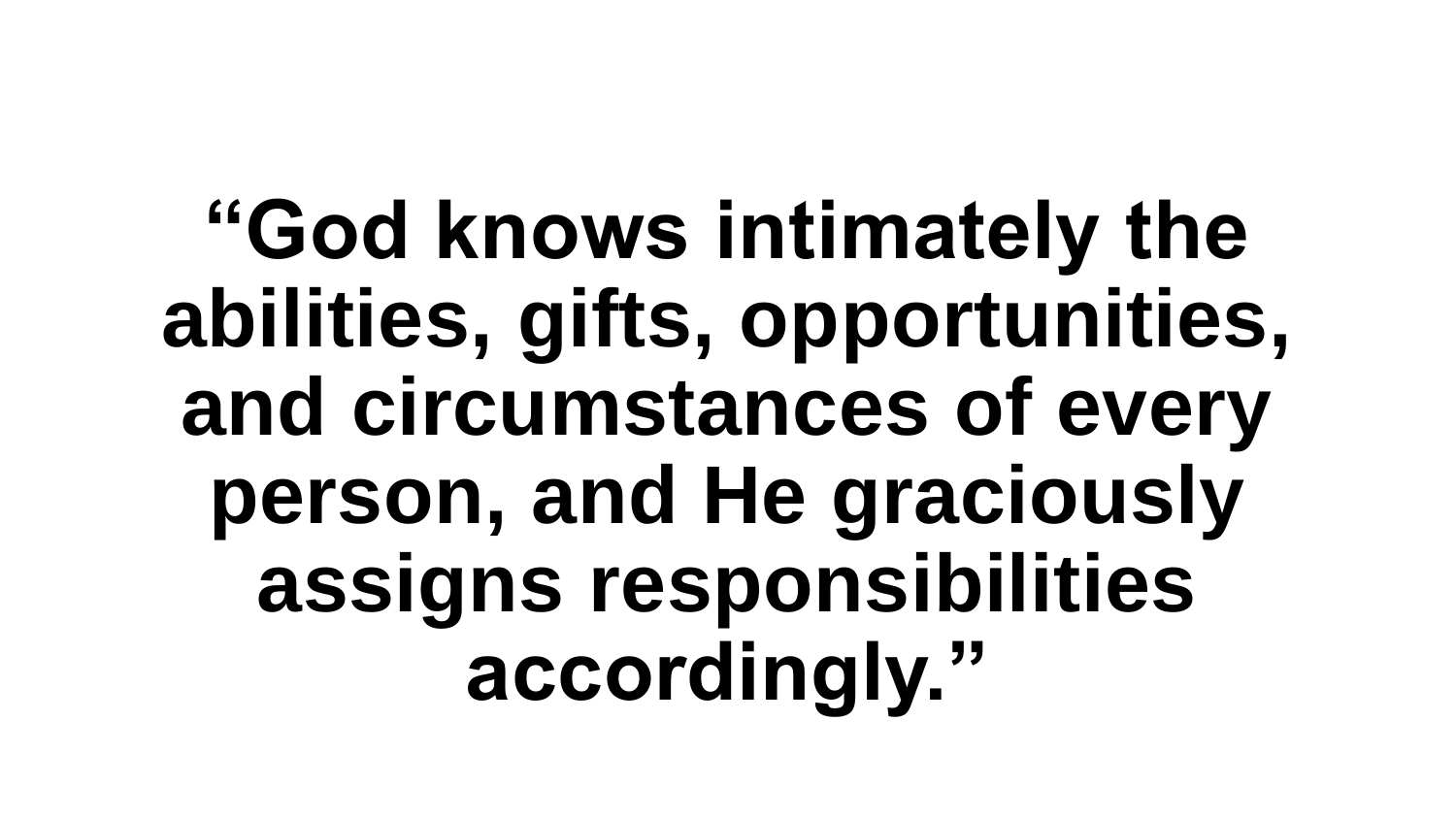**Philippians 2:3, "Let nothing be done through selfish ambition or conceit, but in lowliness of mind let each esteem others better than himself."**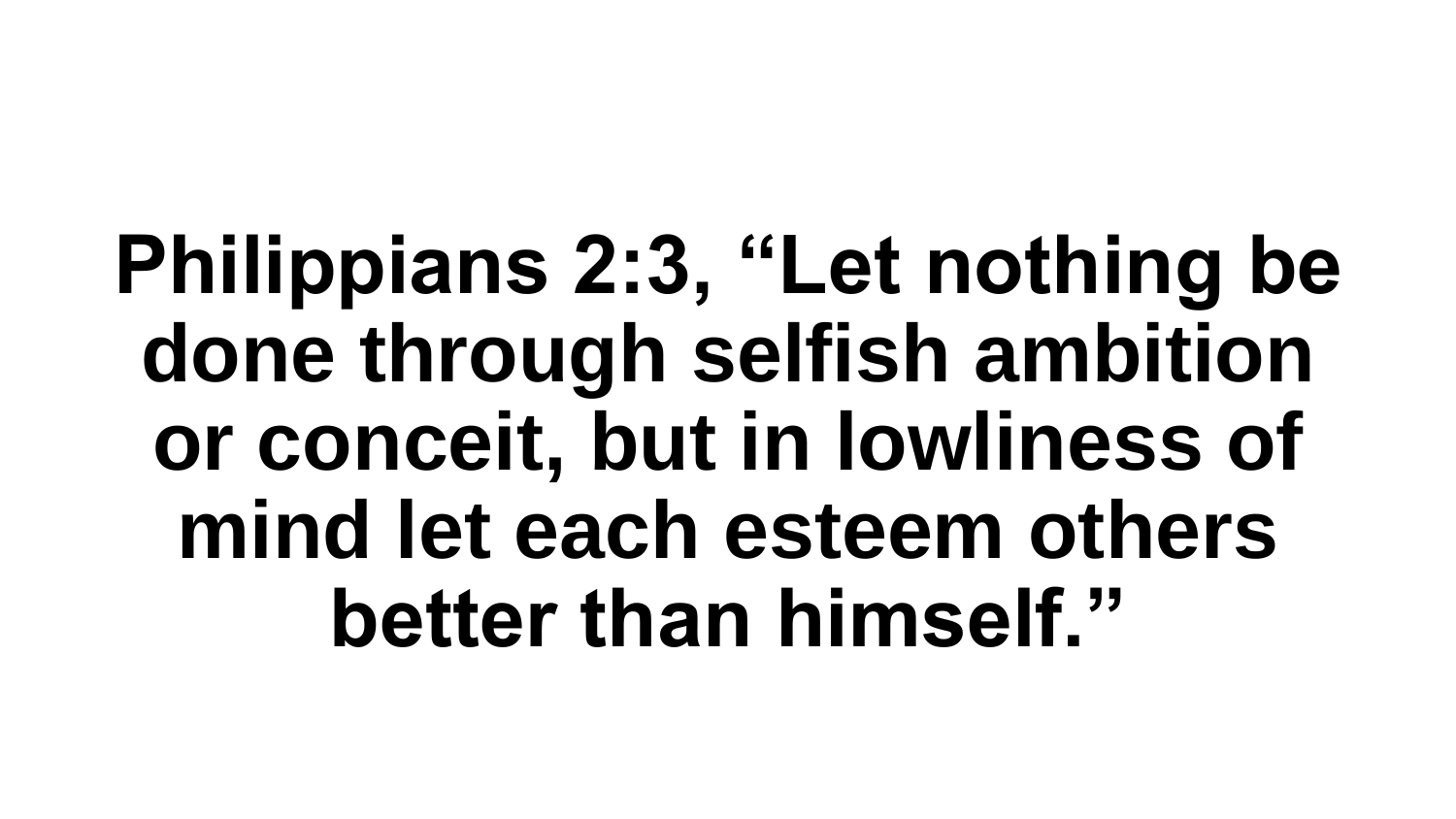### **Why Don't We Use Our God-Given Talents?**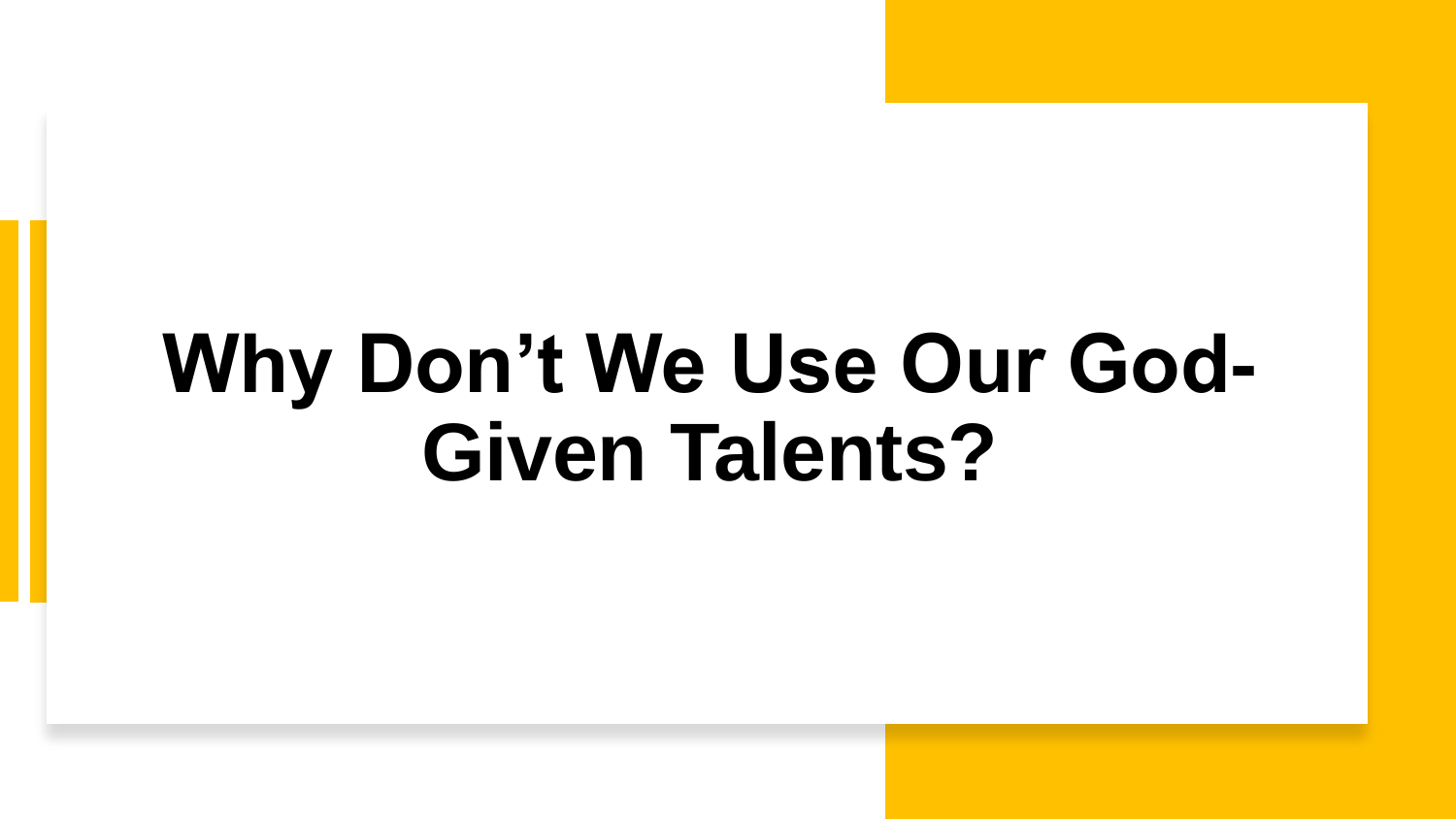# **1. A Bad Relationship / Misunderstanding the Owner**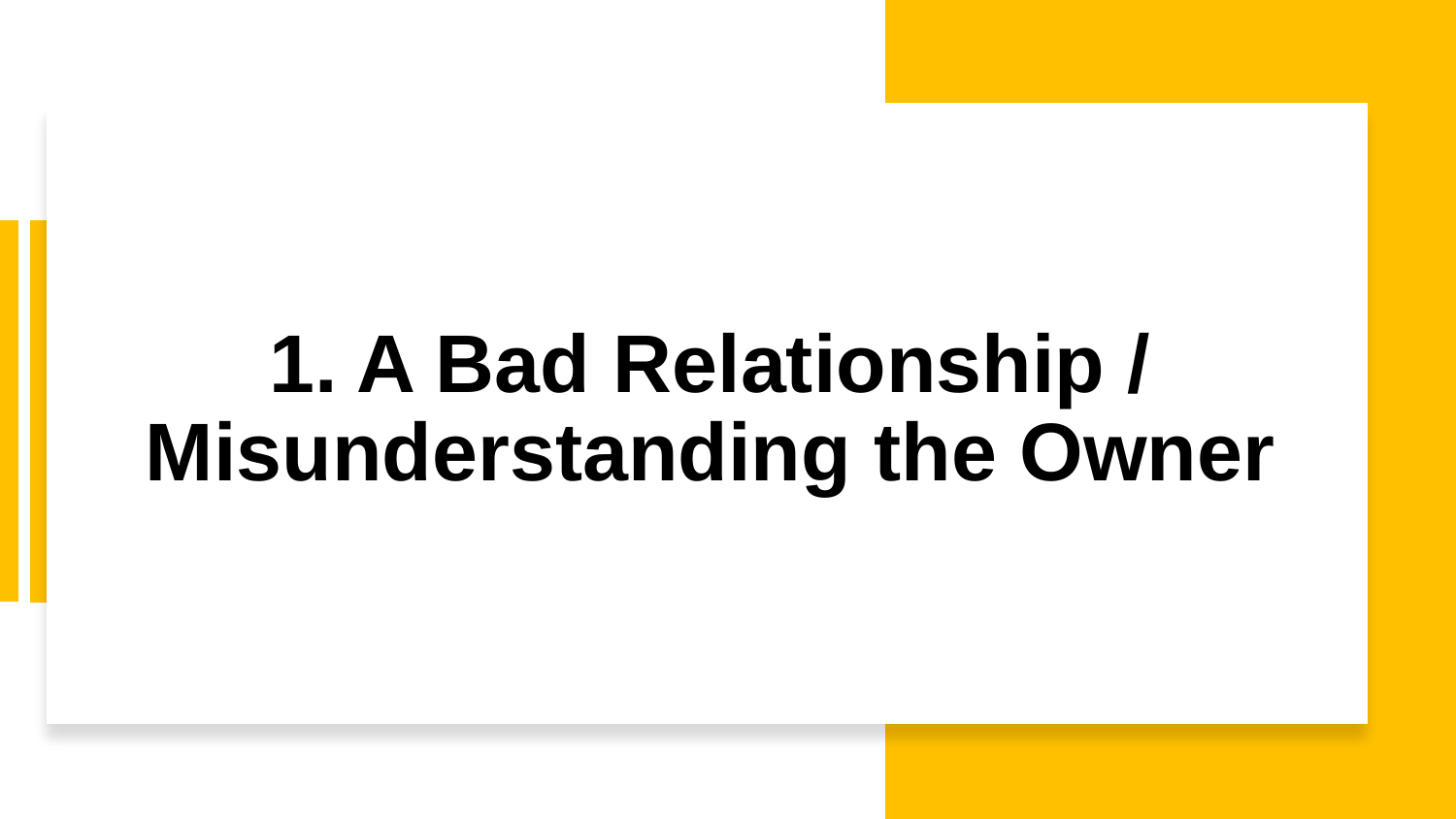**2. Fear**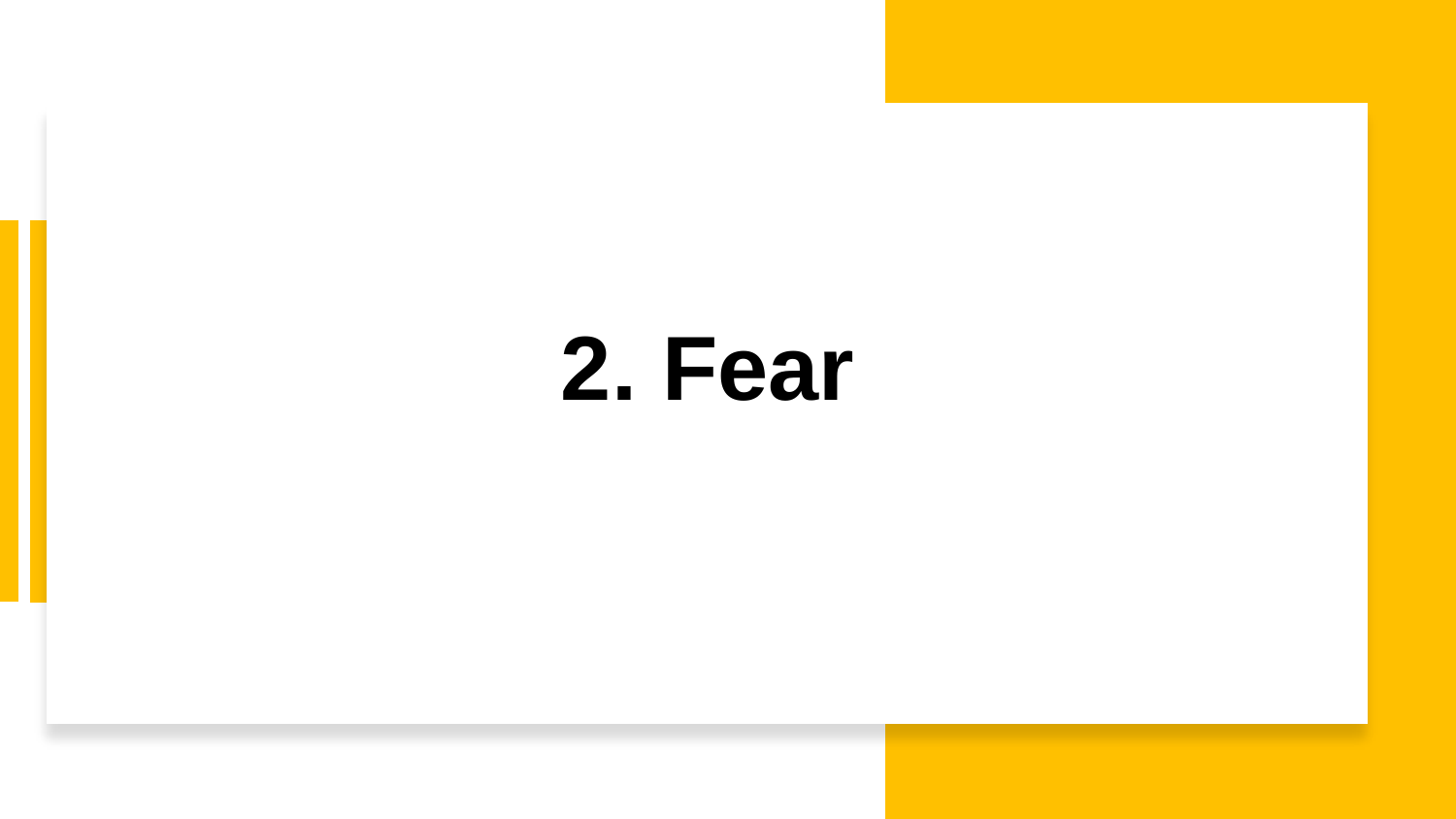# **Doing nothing is not an option.**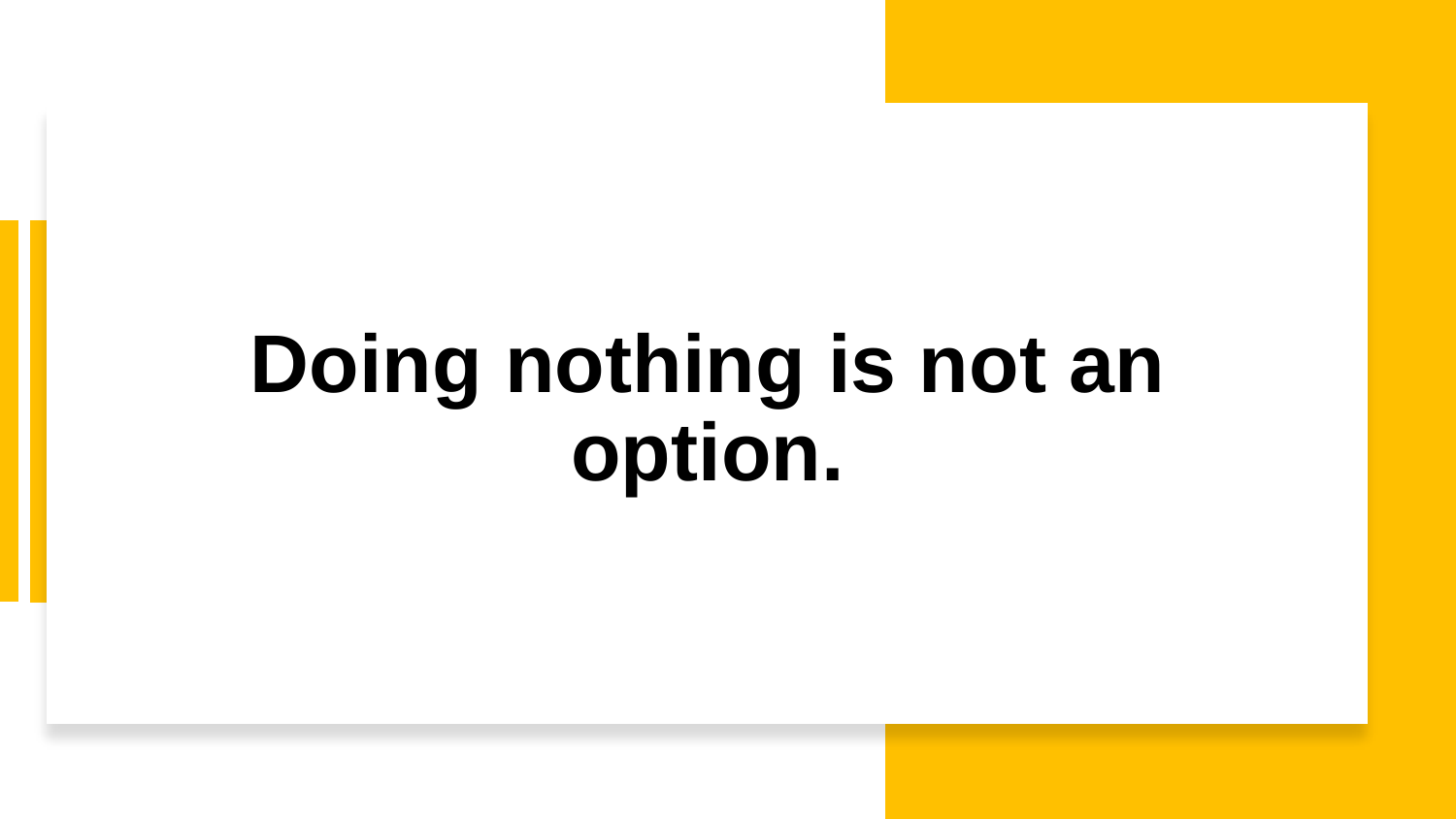### **The church is not a talent show**.